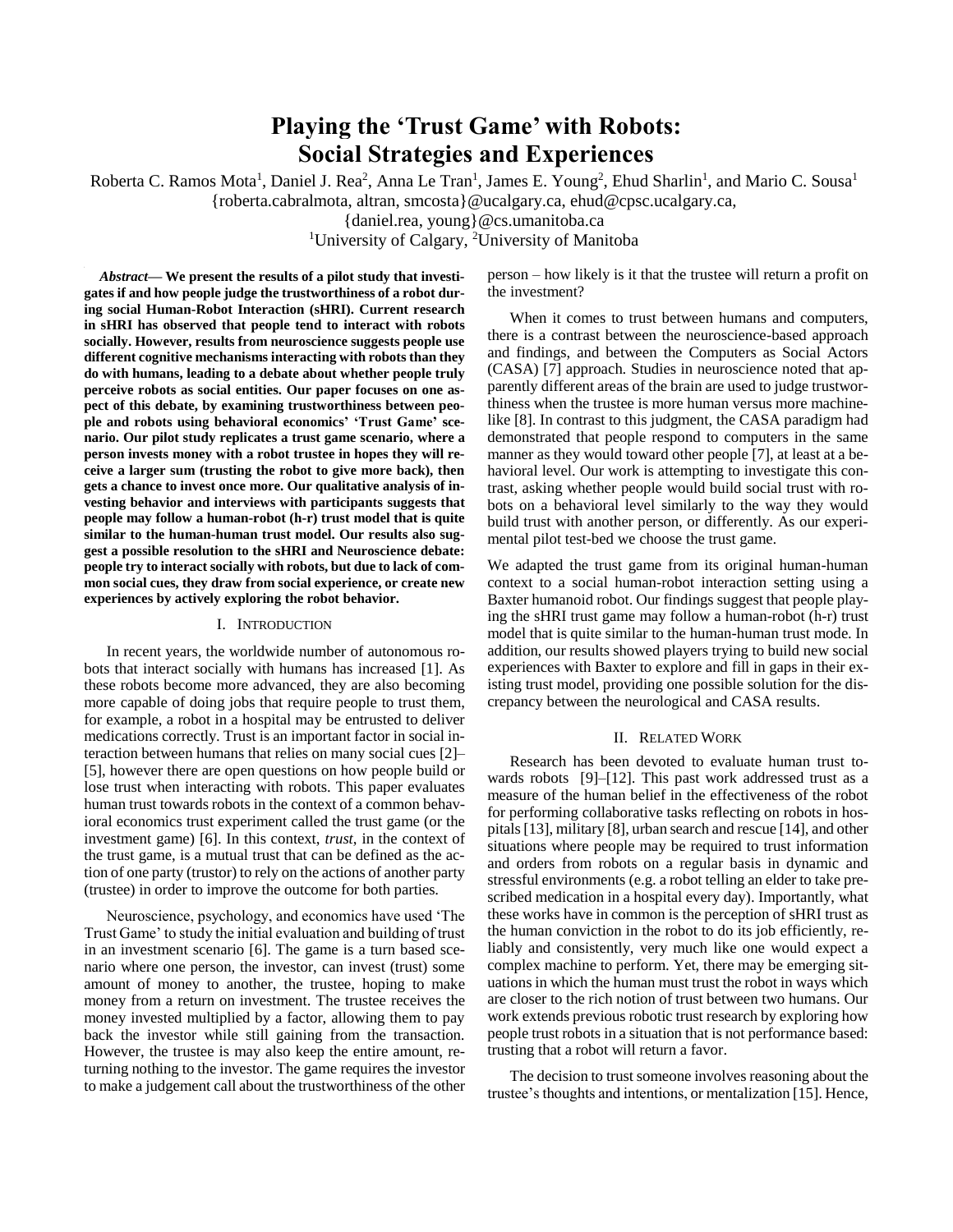in a trust situation, one would expect activation of mentalizing brain areas. Neurobiological research in both social cognitive neuroscience and neuroeconomics that use functional magnetic resonance imaging (fMRI) have applied the trust game to study the neural processes of trust. Some game studies have studied participant's brain activation while playing against computer opponents. Interestingly, some results indicate that behavior and the underlying neural processes may differ, depending on whether the opponent is a human or a computer [16]. Further, [8] has evaluated brain regions associated with mentalizing through the iterated prisoner's dilemma game, in which increasing degrees of human-likeness for the game partner were introduced. The study showed that the tendency to infer the mental state of the counterpart increases linearly with its perceived human-likeness. We leverage a similar scenario using the trust game to explore the behaviors and justifications when people are asked to trust a humanoid robot, investigating why different brain regions activate when trusting a robot.

Psychologists have studied how people build trust for decades, investigating the features people use to evaluate trustworthiness, as well as models for how people build and reevaluate trust through social interaction. For example, previous research shows that when people evaluate the suspicious nature (or trustworthiness) of others, cues such as facial expression [2], gender [3], age [4], race, and nationality [5] influence the initial assessment. We leverage these results by including some social cues – facial expressions, postures, and gaze – in our humanoid robot's behavior design.

Social cues can be used in a trust model – the overall process of building and maintaining trust between two people. One model is to make an initial assessment based on available information (e.g. social cues experience), and then update this judgement based on subsequent interactions with the counterpart [17]. This human-human (h-h) social trust model behavior can be partitioned into two: the initial, and the iterative assessments. This is consistent with other works [18], which portrays trust as building incrementally as a result of the trustee's choices to reciprocate cooperation, and declining drastically when the trustee does not to reciprocate. This process is often referred to as a tit-for-tat strategy, and has been demonstrated to be the optimal strategy for repeated h-h interactions [17]. We use this framework as a starting point, and investigate if and how these models emerge from people's interactions with robots, exploring differences that may occur only with robots.

#### III. METHOD

#### *A. The Game*

To evaluate and measure social trust, researchers use the trust game as a proxy for everyday situations involving trust



<span id="page-1-1"></span>**Figure 1. Human-human trust model [17].**

[6]. This simple game involves two players, named the investor and the trustee. The investor is endowed with an initial amount of money and can choose to invest any amount of this endowment with the trustee. The amount that the investor invests is multiplied by the experimenter, and handed to the trustee. Following, the trustee decides how much of this enlarged endowment, if any, they would like to return to the investor. The trustee can choose to repay the investor's trust by returning more money than was initially invested, based on the enlarged amount they received after the invested multiplied. However, they can decide to return only the invested amount, or to abuse the investor's trust by keeping all (or most) of the money. In our study design we made the robot – Baxter – the trustee although other scenarios are possible, forcing the investor, a person, to evaluate the trustworthiness of the robot with their money. Additionally, Baxter's investment (money) will always triple, and he will return half of this new amount (rounded up) to the investor.

#### *B. The Robot*

For the pilot study our robot was Baxter, a humanoid robot built by Rethink Robotics [19]. It is a 3-foot tall robot with two 7-degree-of-freedom arms and an LCD screen head.

#### *1) Idle Movements*

As the human body is constantly moving, it always communicates the notion of being alive. Based on this idea, if a robot stops moving during idle periods of the social Human-Robot Interaction (sHRI), it appears inanimate and lifeless [20]. Therefore we designed a set of idle motions in order to provide a basic "illusion of life" and to reinforce the perception of the robot as a social actor. [Figure 2](#page-1-0) illustrates some of the robot's motions such as blinking, opening and closing grippers, gazing, among others (please also see the accompanying video figure for more details).

#### *2) State-machine: Physical and Mental States*

Baxter behaviors were partitioned in a finite-state machine that includes six physical states and five mental states. As described in [Figure 4,](#page-2-0) each physical state establishes a series of physical actions that are sequentially applied to the robot. Note that the states were named as a manner to relate to the intent of their actions: state N stands for neutral, R for random, A for game administrator, P for player, S for screen, W for watchful, and G for play gesture. [Figure 3](#page-2-1) depicts the series of actions executed for each state – actions we specifically designed to make the robot appear more attentive.

Besides the state-related physical actions, there were actions that can be manually performed. To increase the robot's social presence, whenever the participant repeatedly looked to the robot, a hidden key would be pressed so the robot would



<span id="page-1-0"></span>**Figure 2. Examples of the robot's idle movements: gazing (a), blinking (b), and looking down (c).**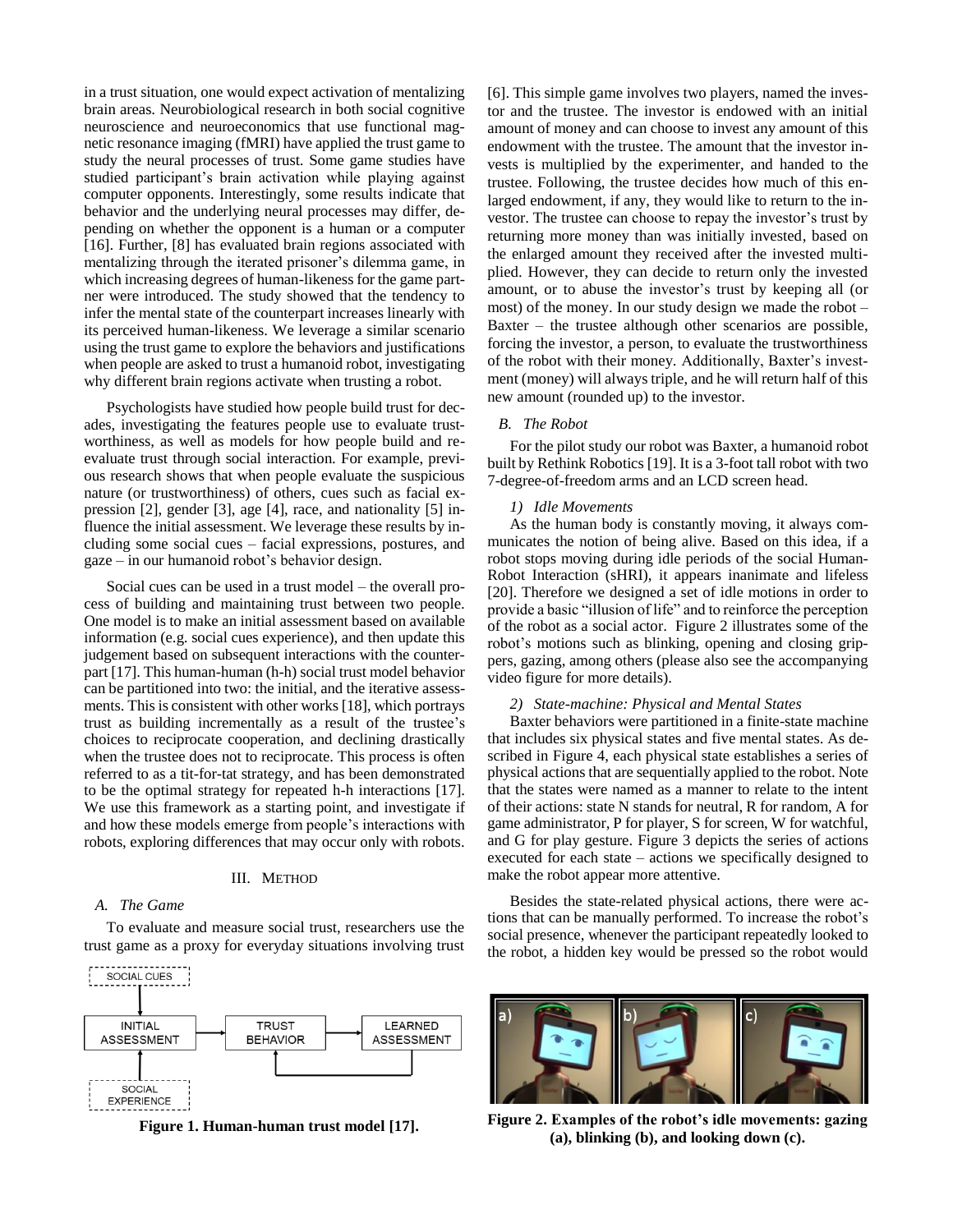

# <span id="page-2-0"></span>**Figure 4. Description of the robot's physical states.**



<span id="page-2-1"></span>look back to the player, thus providing a more convincing behavior of being alive and aware of the environment. Yet, note that this manual control could be fully automated by implementing computer vision algorithms for tracking the participant's face [\(Figure 5\)](#page-2-2). **Figure 3. Set of actions performed by the robot on the W state: briefly gaze at A1 (a), return its look to the screen (b), to set the watchful pose (c), and to squint its eyes (d).**

Besides the physical states, the state machine also includes mental states: NO\_FOCUS, FOCUS\_A, FOCUS\_P, FOCUS\_S, and FOCUS\_G. The transition between mental states occur automatically based on the combination of the transitions of the physical states. Note that the mental states were named as a manner to provide clues about its intended cognitive condition. For instance, FOCUS\_A suggests holding a focus on the game administrator.

As can be observed in [Figure 6,](#page-3-0) each mental state specifies a set of idle movements that the robot performs at the referred mental condition, and the rate of occurrence for each movement. The mental states were created to reinforce the robot's social presence. The body parts movements (or the lack of them) may reveal clues about the robot's inner state. On the other hand, we also believe that changes on the frequencies of occurrence of idle movements may create a richer communication channel between the human and the robot. For instance, in FOCUS\_G state, the robot gazing to either the administrator



<span id="page-2-2"></span>**Figure 5. The robot's physical state transitions.**

or the participant in a low frequency may be interpreted as being more focused on the game screen; yet, on this same mental state, the robot blinking and opening and closing its grippers in a slightly high speed rate may be viewed as it being anxious while deciding its game move.

#### *3) Behavior Script*

While the transitions between mental states are fully automatic, the transitions between the physical states can either be automatic or manual - that is, secretly performed by A2. In this sense, it is important to note that the transitions between the physical states followed a script in order to ease the replication of Baxter's behavior throughout the pilot sessions and, thus, to avoid bias on the results. As can be observed in [Figure](#page-3-1)  [7,](#page-3-1) the script was structured in accordance to the sequential procedures defined in the game protocol.

#### *C. Protocol*

While running the pilot study, we followed a protocol to increase replicability. After introductions to the researchers and the robot, the trust game is described, and demonstrated once with the A1 explaining possible investment decisions and possible implications. The participants are told the trust game is able to evaluate trust in a mutual-gain scenario. They are then then given a pre-study questionnaire that aims to understand what strategies people *intend* to apply while playing the trust game with the robot, and how they initially plan to judge the robot's trustworthiness, including questions such as *how much money do you expect Baxter to return?* and *why do you expect Baxter to return this amount?*

The participants are then asked to play one round of the trust game with Baxter. The investment and return amounts are decided by watching a monitor with different amounts of money displayed. As time passes, a cursor highlighting one amount slowly rotates through all options. When the desired amount is highlighted, the investor or trustee raises their hand to select that amount. This is to avoid the linguistic complications in a trust scenario. Following, we administer the poststudy questionnaire with a brief interview. The aim of these were to complement the pre-study questionnaire in order to get further information regarding the human's expectations and impressions towards Baxter before and after the game. The post-study questionnaire includes three GODSPEED questionnaires [21], which measure participants' self-reported impressions of robots after an interaction by using Likert scales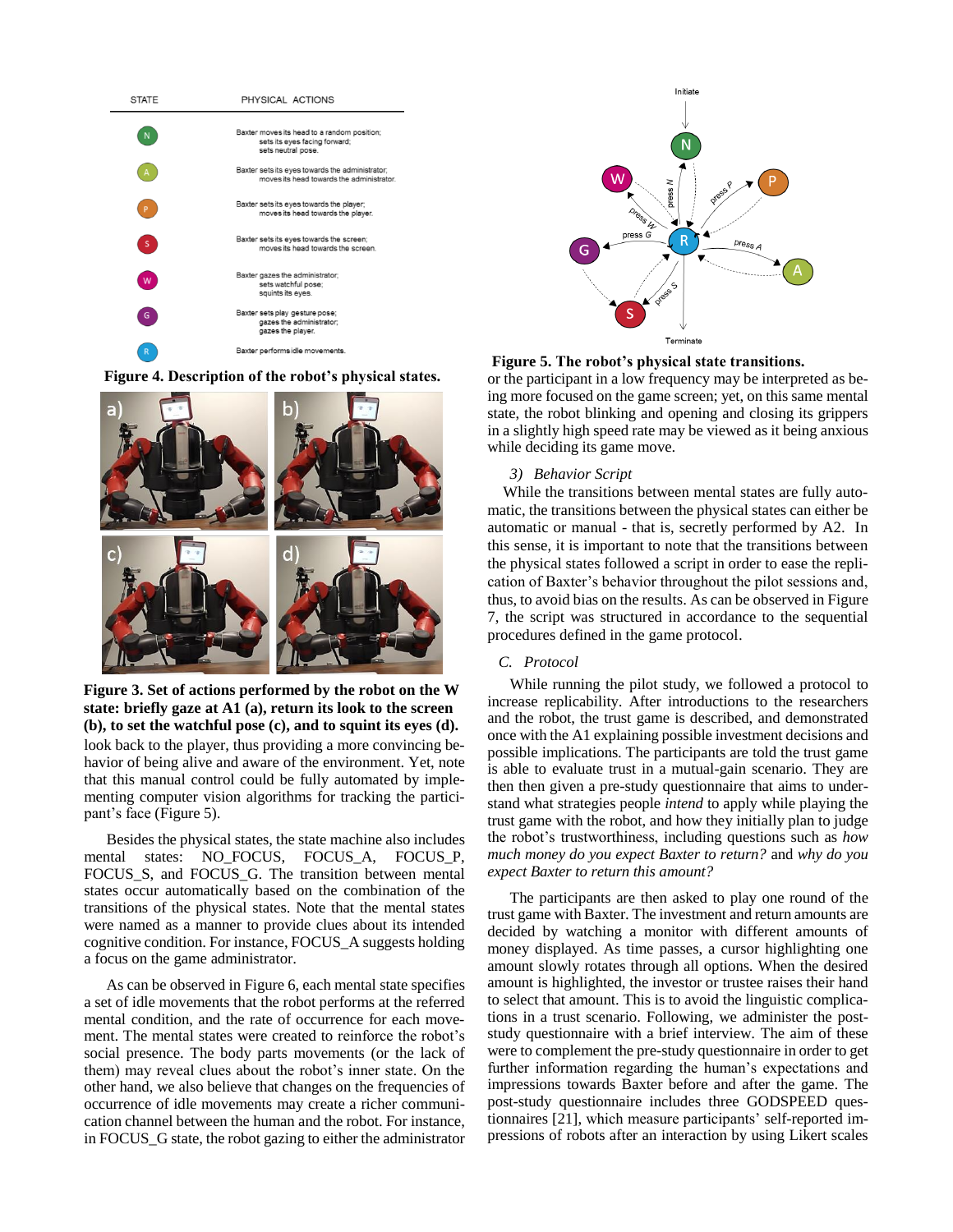

<span id="page-3-0"></span>**Figure 6. Description of the robot's mental states. Each mental state specifies a series of idle movements that may be performed at different frequencies – from zero (white) to high (dark blue) rates.**



<span id="page-3-1"></span>**Figure 7. Behavior script describing the physical states transitions throughout the experiment.**

for a number of questions for a number of categories. Specifically, we use the categories that evaluate how the participant perceives robots as social entities: anthropomorphism, animacy, and perceived intelligence. These measures are important as, according to the CASA paradigm [7], humans socially respond to machines only when they provide a minimum number of social cues. In addition, we included additional questions to see how people trust evaluation strategies changed, if at all, after the interaction.

The participant then repeated the pre-study, trust game, and post-study sessions. The purpose was to allow us to analyze both the participant's behaviour with no previous information regarding Baxter, as well as after they had acquired some knowledge of Baxter's trustworthiness.

#### *1) Experiment Layout*

[Figure 8](#page-4-0) shows an overview of the spatial setting of the game (please also see the paper accompanying video-figure). As can be observed, the participant is seated opposite across a table from the robot. To the left of the participant are the two administrators. Administrator One (A1) is responsible for explaining the game protocol's procedures; secretly controlling the game interface; conducting the pre- and post-study questionnaires; and monitoring the questionnaire responses on a laptop while interviewing the participant. Administrator two

(A2) is responsible for secretly operating Baxter following a Wizard-of-Oz algorithm. To the right of the participant is an inactive camera device used to provide the pretense of tracking the movements of both players. A large display screen (on the rightmost side of the setup) is showing the trust game interface. In front of the participant are two devices: a smartphone recording the participant's comments and interview outcomes, and a tablet showing the questionnaires and the responses. Lastly, two cameras are positioned to the left and right of Baxter to record the procession of the game.

## IV. RESULTS

We performed an explorative pilot study with 7 participants, some with a computer science – but not robotics or AI – background with the aim to explore potential research directions for more targeted studies for behavioral studies of the trust game. The analysis only includes 5 people, as two participants figured out the study was Wizard-of-Oz, potentially biasing their results to human-human trust models. Our quantitative results looked at change in investment for the second round with a one-way ANOVA, but no results were significant. Qualitative data (interviews, behavioral observations) was analyzed with iterative open coding: we tagged the data points with codes and iterated over these groups, updated classifications and merging and deleting codes to allow emergent themes form from the data. Only one coder was used, as this was a pilot with low participant numbers; our goal was to explore the trust game scenario for HRI, and discover initial insights for further investigation. We had three major themes emerge: human-like trust strategies, social trustworthiness evaluation, and leveraging and building social experience.

#### *A. Human—human like trust strategies*

As mentioned in the related work, one model of humanhuman trust is to perform an initial trustworthiness evaluation of someone and then update that evaluation iteratively throughout interaction, slowing increasing trust, but removing it suddenly if trust is broken. 3/5 Participants used the game strategy of starting by investing a lower amount of money and increasing it as trust is earned. These participants justified this decision by talking about trust earned. For example: "[I invested more] because [the robot] was trustworthy in the first time, so he deserved my trust"– P3, "I also decide to invest more because of Baxter's return from the first round,"  $-$  P2, or "I maintained my level of investment (up until he becomes greedy)" – P6. These quotes follow similar reasoning and patterns to classic human-human trust behavior, suggesting that that people use similar trust building strategies with robots.

#### *B. Social evaluation of trustworthiness*

One indicator of treating the robot as a social entity emerged as people analyzing the robot for suspicious traits, much like people do for other people [17]. 2/5 participants explicitly stated that they evaluated Baxter through instinct: "I'm sort of going with my gut feeling"  $- P2$ , and "He looks" trustworthy" – P3. These participants sometimes also alluded to explicitly evaluating Baxter's trustworthiness by appearance "[I made the decision] based on [the robot's] expressions" and that they looked at Baxter many times "in case any moment he had a malicious expression" – P3. This may mean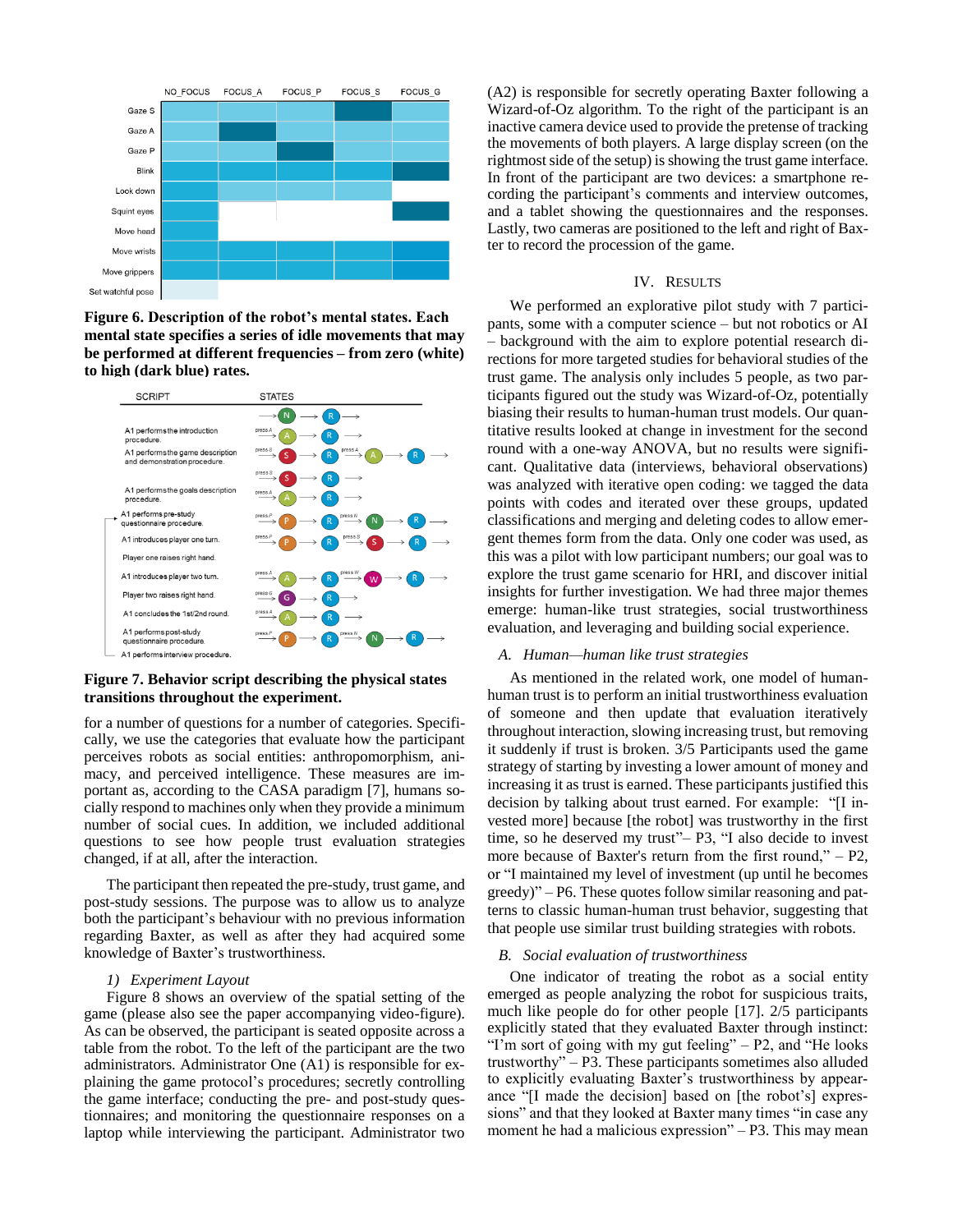that participants evaluated Baxter's trustworthiness as they would other people: by appearance (including indications of "malicious" or "trustworthy" intent), suggesting they may use social cues to evaluate even a robot's trustworthiness.

#### *C. Leveraging and building social experience*

Most people have yet to interact with a social robot, and so lack a past social experiences that would allow them to gauge the trustworthiness of the robot. Instead, we saw some participants experiment with the robot's behaviors, or reason about the robot's construction or programming to inform their decisions about the robot's trustworthiness. P5 invested less money on the second round, even though they received a positive return, stating they did it "to make sure he will pay me back at least the amount I have invested." It is possible that people may try to compensate for their lack of social experience with robots by directly experimenting with them.

Three participants made comments directly about the algorithms or programmers of the robot, for example P1 who said "the robot has only steps to follow in the artificial intelligence algorithm, while human decide based on life experiences." In this quote, P1 notes a difference between people and robots, acknowledging that different ideas may be necessary to judge a robot's trustworthiness (in this case, reasoning about the robot's algorithm). P3 mentioned that a programmer is likely to program a robot to be similar to a trustworthy human, but cannot be sure of that, diverting the trustworthiness reasoning from the robot to its human programmer. P5 thought "A machine…is a reflection of its creator…robots will follow this majority and be trustworthy," again reasoning about the people who made the robot. While this data sides with the hypothesis that people do not treat robot's as social actors with agency (trustworthiness is programmed by another), they still reflect on a robot's social trustworthiness behavior, differing on the source of that trustworthiness (an algorithm or programmer, not the robot itself). One possible explanation is that when deprived from the ability to reflect directly on their rich past experiences of trustworthiness in other people, participants fell back to the closet human present, reasoning on the creator or programmer behind the robot.

## V. DISCUSSION

Our pilot suggests that people may follow a human-robot (h-r) trust model that is similar to the human-human trust model (see [17] or [Figure 1\)](#page-1-1) while playing the game with Baxter. On one hand, the h-r model resembles the h-h model as it has an initial assessment and an iterative update. In this sense, almost all participants used the strategy of starting investing with a lower amount and increasing it as trust is earned. In addition, some stressed that they invested more money as they were expecting Baxter to continue to reciprocate the trust on the second round; however, if Baxter broke trust, they explicitly stated they would not trust it again. However, the h-r model differentiates from the h-h model on the initial assessment. The question that arises then *how do humans assess the robot's initial trustworthiness?* Our pilot suggests that participants may try either to leverage or to build social experience.

In the former case, we observed what may be people trying to leverage their social experience looking for "suspicious traits". While they were not able to specify the traits and how they analyzed them (perhaps suggesting a failure to find such



<span id="page-4-0"></span>**Figure 8. Layout of the sHRI Trust Game realization**

traits), people mentioned they were looking for social cues (See Section IV.B). Previous research shows that when people evaluate the suspicious nature (or trustworthiness) of others, cues such as facial expression [2], gender [3], age [4], race, and nationality [5] influence the initial assessment. Yet, we did not observe any of these factors being taken into account in the robot's initial trustworthiness evaluation. We believe this may be because, as Baxter exhibits some social behavior, participants mentally modelled Baxter as the closest entity they knew that had similar social behavior: other humans. However, since Baxter did not have nearly a sufficient range of social cues defined, participants' social experiences with other people were not as useful for determining the robot's trustworthiness.

On the latter case, we observed participants trying to create a stock of social experience either by leveraging general knowledge about robots and machines or by directly performing their own social experiments. We saw participants reason about artificial intelligence, algorithms, robots being built to resemble honest human models, and the people who build the robots - that is, people drawing on their general knowledge about robots and machines in order to understand the robot's social behaviors (Section IV.C). Also, we saw participants experiment with Baxter, testing it by giving Baxter more or less money and observing the game results (Section IV.C). Therefore, we suggest that in lieu of applicable social experience, our participants may have been attempting to create that social experience or fill it with other general knowledge.

Based on the above-mentioned rationale, we hypothesize that participants perceive robots as social actors and thus try to respond to them socially – as noted in HCI and HRI academia – by evaluating its initial trustworthiness and by using previous interactions to calculate trustworthiness in subsequent rounds. However, participants' social ground knowledge is not directly applicable to Baxter due to its deficiency of social cues present in humans. Thus, they try to fill in this gap by leveraging or creating social experience. This hypothesis perhaps explains why neuroscience has not detected similar activity in the brain during human-robot game scenarios: the brain cannot evaluate the robots based solely on social cues and experience. Thus, it turns to other ways to assess Baxter's trustworthiness.

#### VI. FUTURE WORK

Although our pilot provides an initial explanation for the cognitive process underlying the human social trust behavior towards robots, we aim to gain a greater understanding on the applied h-r trust model with a study including a multiple-round